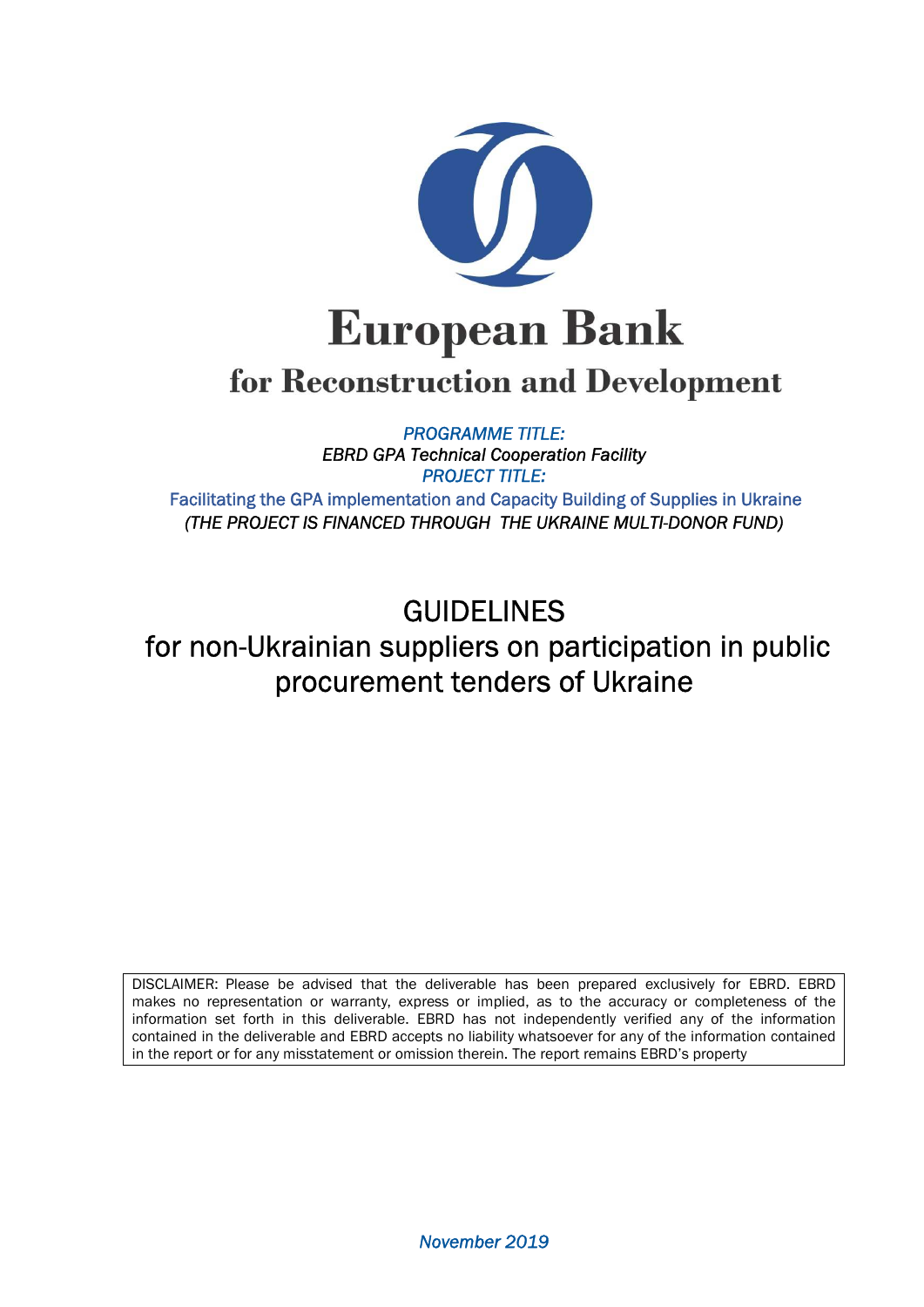

# I. GENERAL INFORMATION

One of the most notable examples of successful reform over the last few years in Ukraine is the PP reform. The PP reform has contributed to ending several corruption mechanisms/schemes and has increased the interest of new businesses in the PP market. The importance of the reform was recognized and is supported by the main international donors and partners of Ukraine such as the EU, EBRD, WB, USAID, IMF, GIZ, Canadian Government, and the UNDP.

Core role in the success of the reform belongs to current Public Procurement Law entered into force in 2016 (PPL2016) that introduced mandatory full-range eProcurement system PROZORRO ("transparently" from Ukrainian). The current PPL2016 in April 2020 will be replaced by new edition of the law, PPL2020.

Public tenders in Ukraine are open to a broad range of economic operators, including private individuals, sole traders and registered companies – domestic or foreign without limitations. From April 2020 groupings (consortia) of companies will also have a possibility to participate in tenders.

In terms of the bodies which are obliged to publish their tenders and apply the PPL, they include public authorities, local self-government bodies, social security bodies and other entities (health care facilities, educational, scientific and cultural institutions etc.); utilities (e.g. in the energy, transport and telecommunications sectors) and State-owned or controlled enterprises. The new eProcurement system Prozorro, introduced as mandatory by the Law on Public Procurement in 2016, has simplified access for economic operators to public contracts, making it easier to participate and compete.

The volume of Ukraine's public procurement market in 2018 was nearly 500 billion UAH (some 20 billion USD). In terms of value most valuable contracts are construction and repair works, fuel, energy, transport means and transport services, construction materials, medical equipment and medicines.

The statistics shows positive trends over the last 3 years for the promotion of stronger and fair competition conditions in Ukraine for suppliers from GPA members:

- Bidders from more than 40 countries participated in Ukrainian tenders in 2018, which shows a notable improvement compared to previous years. The most successful bidders were from the Czech Republic (124 awards), Germany (85 awards), China (70 awards), UK (65 awards), Russia (61 awards) and the USA (60 awards). In terms of contract value, the most successful bidders were from China (26,5 bn UAH), France (18,4 bn UAH) and the USA (2,2 bn UAH);
- The share of non-competitive (negotiated and direct award) procedures (in terms of value) equaled 44% in 2015, 32.25% in 2016, 19.5 % in 2017 and 21.9 % in 2018. This reflects a very positive dynamic for reducing non-competitive procedures<sup>1</sup>;

<sup>&</sup>lt;sup>1</sup> Significant part of non-competitive procedures is related to the procurement of municipal utility services or postal services (i.e. 22.05 % of all procurement contracts or 67.3 % of non-competitive procedures in 2016, or 12.5 % of all contracts values or 57% of negotiated contracts in 2018) which are mainly monopolised. A notable portion of negotiated contracts as non-competitive procedures was conducted for the purposes of the defence, mostly caused by the on-going war in the East of Ukraine.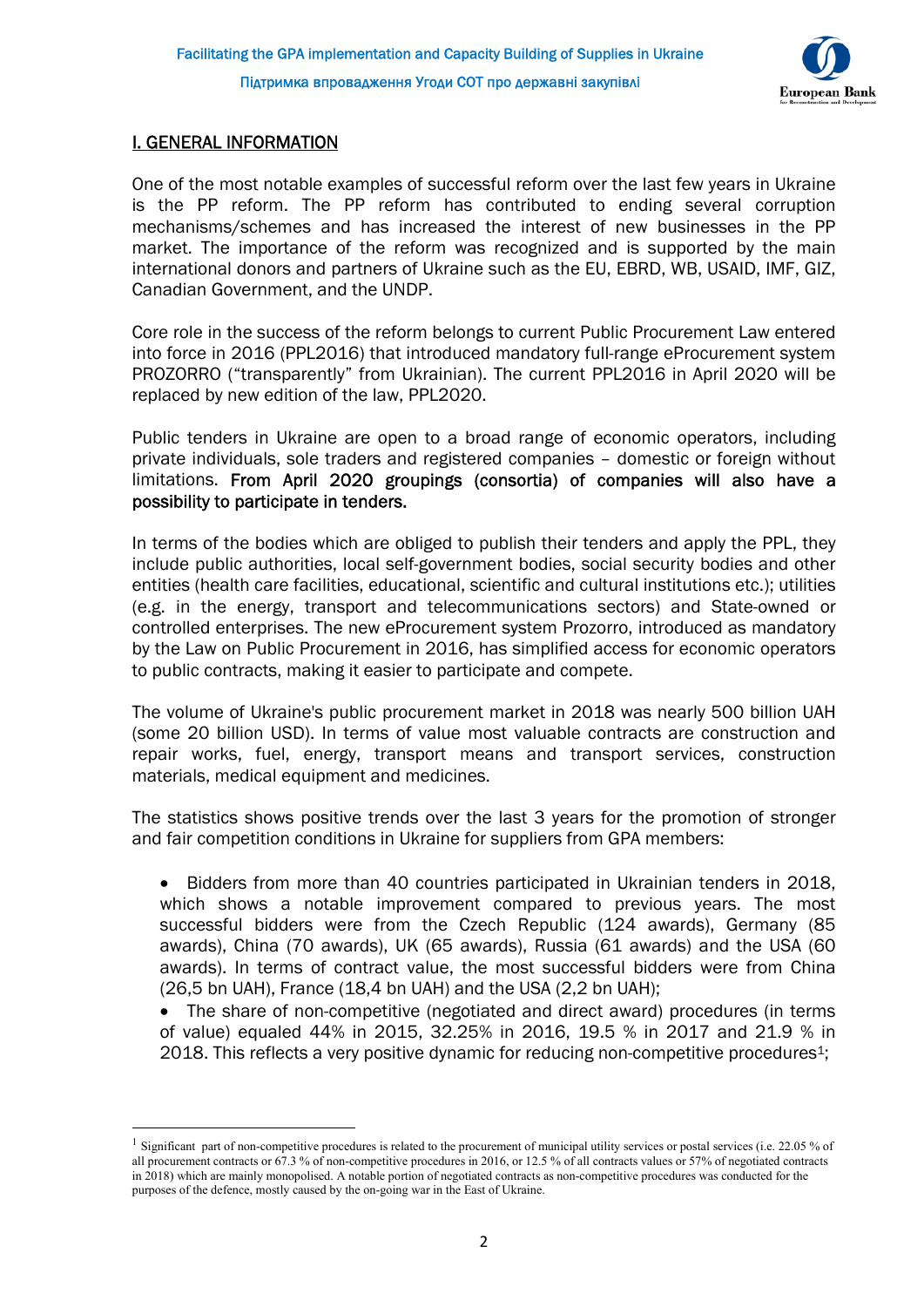

 At the end of 2018 there were appr. 35 000 procuring entities registered in PROZORRO (incl. a few procuring units of same contracting authority in case of large authorities) and more than 210 000 suppliers.

All procurement information is freely available online at the official procurement webportal: www.prozorro.gov.ua, where relevant notices and tender documentation may be found and downloaded free-of-charge. In cases where the procuring entity amends tender documentation, all previous editions remain available in the system for access and downloading.

Tender notices can be searched by keyword, by CPV code, by the name of the procuring entity or some other search criteria. Operators can register to bid via e-platforms linked to (accredited in) ProZorro. A small fee is payable for the submission of bids. Different rules and timelines for the submission of bids apply, depending on whether the contract is below or above threshold and on which procedure is used.

The majority of contracts are awarded through open tender procedure, meaning any operator may submit a bid. The contracting authority may apply one or several qualification criteria relating to bidders' equipment and resources, staff and previous experience.

The web-portal also allows access to all documents submitted by bidders as well as the eventually concluded contract and any amendments to the contract. It is also possible to find all payments/transactions between procuring entities and contractors by using the free service known as "007" (http://www.007.org.ua/).

The large openness, comparatively simplicity and convenience of full range eProcurement system of the Ukrainian PP market makes it quite attractive for foreign business. And at last but not least Ukraine from 2016 is WTO GPA member that simplifies things with very similar procurement regime in all GPA countries.

Taking into account that from April 2020 public procurement operations will be regulated by the new edition of Public Procurement Law (PPL 2020) replacing current PPL2016, this Guide includes some additional explanations on the novelties of the new PPL2020.

# ІI. PURCHASERS

Contracting authority (or Procuring Entity) in Ukraine is called "Zamovnyk" and all procurements of contracting authorities are regulated by the special Law "On Public Procurement" (PPL).

Contracting authorities may be generally sub-divided into 3 groups:

1) Traditional budget-funded contracting authorities directly financed from State or local budgets − including pubic authorities, local self-government bodies, social security bodies and other entities (health care facilities, educational, scientific and cultural institutions etc.) financed from the State Budget or local budgets;

2) Utilities – these are mostly monopolists (mainly State-owned enterprises or municipal companies) enjoying a monopoly in the areas of public interest explicitly listed in the Law "On Public Procurement" (i.e. power and/or heat supply, airports and sea ports, rail transport, urban electric transport etc.);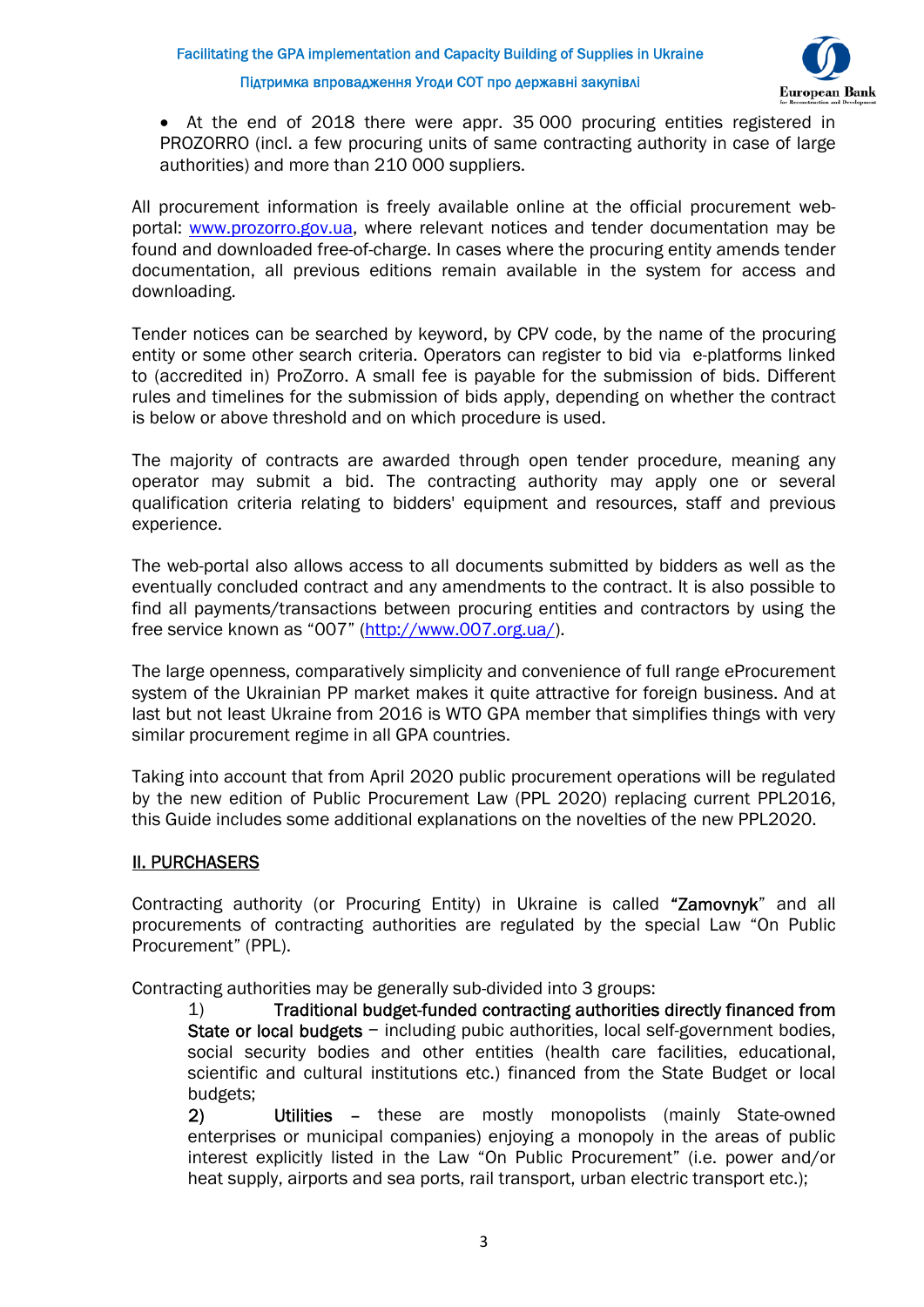

3) Enterprises − which include State-owned or communal enterprises and their associations providing for the needs of the State or a territorial community, if such activities are not carried out on an industrial or commercial basis, and if they have any of the following characteristics:

- enterprises that are recipients of public funds;
- public authorities or local self-governing bodies, or other contracting authorities have the majority of votes in the supreme governing body of the legal entity;
- more than 50% of shares (interests, participatory interests) in the legal entity's authorized capital belongs to the State or a local community.

Very new actors conducting procurement procedures on behalf of contracting authorities in Ukraine are centralized procurement bodies (CPBs). As for now there is one CPB acting at central bodies level (CPB "Professional Procurements"), specific CPB in health care sector "Medical Procurements of Ukraine" and few new CPBs are to be established in 2020 at regional level.

# II. BIDDERS (WHO CAN BID FOR CONTRACTS)

A potential seller (contractor) to the public sector under the Law "On Public Procurement" is called a "Tenderer" ("Uchasnyk"). This includes a natural person, including a sole trader, or a legal entity (whether resident or non-resident) that submitted a tender or took part in the negotiations, if a negotiated procedure is applied.

In Ukraine, almost any economic operator - whether a natural person or a legal entity may participate in a procurement procedure. It is important to note that, a natural person does not necessarily have to be a registered as private entrepreneur<sup>2</sup>, which means that it may be any natural person (a citizen of Ukraine or a foreigner). Meanwhile, for legal entities, it should be specified that subsidiaries and/or branches *without the status of a legal entity* may not participate in procurement procedures on their own behalf, but only through their parent companies. Finally, from April 2020 temporary associations/groupings of companies will also have a possibility to participate in tenders.

NB! Local content, specific excluions and sanctions. There are no any local preferences provisions in the public procurement legislation in Ukraine. Moreover Art.5 of the PPL strictly forbids national and related discrimination setting that "Domestic and foreign tenderers, regardless of their form of ownership and business legal structure, shall participate in procurement procedures on equal terms".

In terms of **specific exclusions** – we may mention the publicly available official Unified State Register of Perpetrators of Corruption or Corruption-Related Offences (http://corrupt.informjust.ua./) including officials and legal entities liable for corruption offences. Such listed entities are not allowed to participate in public procurement. The same applies to the mandatory exclusion of bidders if during the

<sup>2</sup>*The way in which a natural person carries out his/her economic activity depends on the kind and frequency of such activity, and is regulated primarily by tax legislation, in the first instance. Thus, for example, if a natural person sells his/her own house on a one-off basis, the law does not require him/her to register as a entrepreneur. On contrary, if a natural person provides any services on a continuing basis (legal advice, auditing, cleaning, rental, etc.), the tax law provides that such person is required to be registered as entrepreneur. Tax authorities are in charge of conducting control over the legitimacy of economic activities carried on by natural persons.*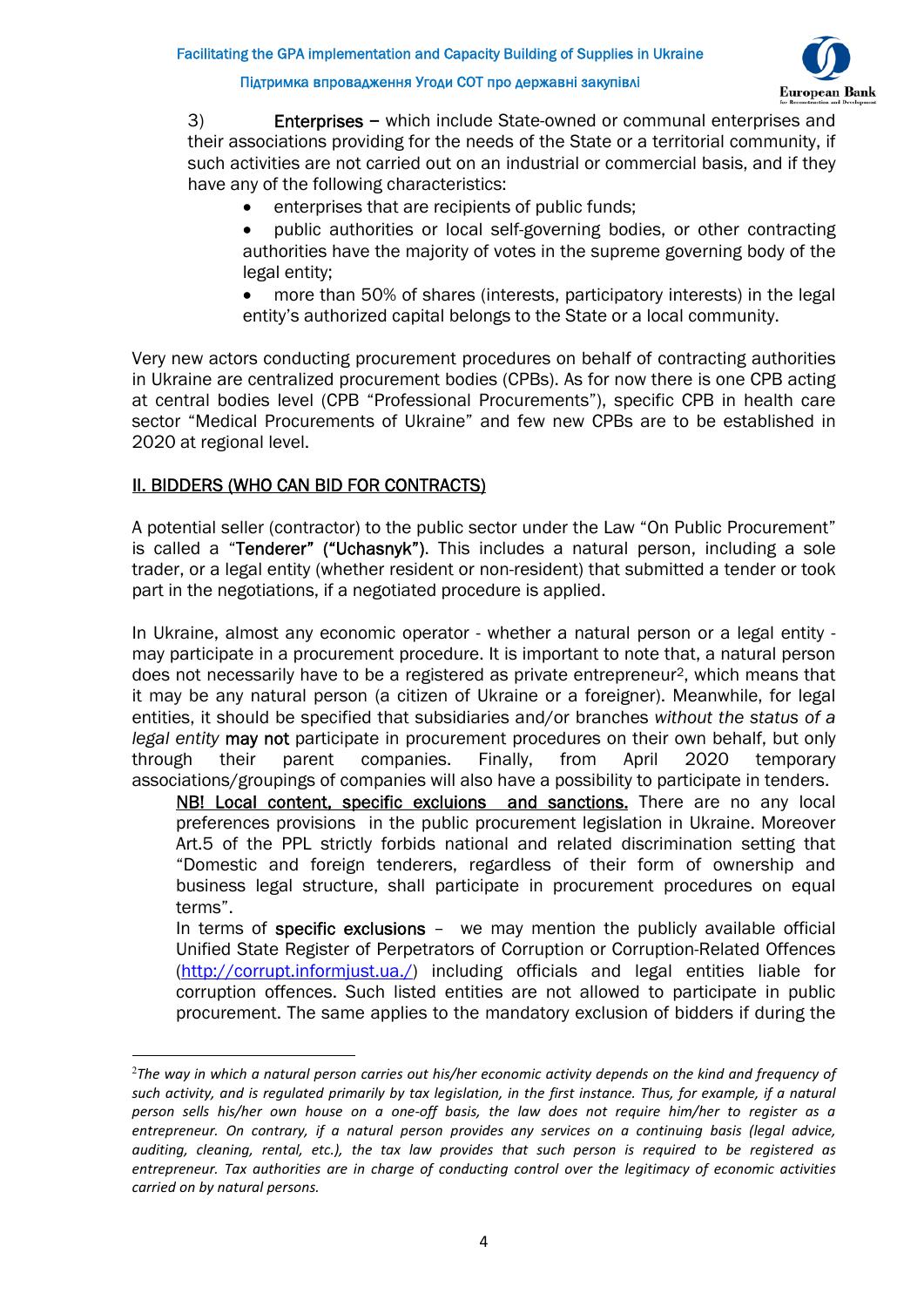

last three years it has been hold liable for bid rigging. All decisions of Antimonopoly the Committee (competition protection authority) on bid-rigging cases are published at official web site (http://www.amc.gov.ua, section "Public Procurement"). In terms of international sanctions (EU or UN sanctions) Ukrainian PPL does not have any provisions except for one recent situation. The Law of Ukraine "On sanctions" (2014) and respective Decision of National Security and Defense Council (enforced by President Decree № 467/2016 dated from 17.10.2016) approved a concrete list of Russia-registered or Russian state-owned companies that are forbidden for participation *in public tenders.* 

## ІІІ. WHAT IS PURCHASED

The procurement object in the wording of the Law "On Public Procurement" is called the "procurement item" - supplies, works or services purchased by the contracting authority within a single procurement procedure, in respect of which tenderers are permitted to submit tenders or proposals for negotiation (in cases where a negotiated procedure applies).

The Ukrainian PPL also has a limited number of exemptions similar to most EU countries (state secrets, some financial services, purchase of immovable property etc).

The meanings of the categories of goods, services and works are set out in Article 1 of the Law "On Public Procurement". The main thing to note is that the definition "works", unlike "goods" and "services" is limited to certain activities. The distinction between goods/services procurement items and those concerning works is very important because these two groups have different value thresholds as criteria determining whether the Law "On Public Procurement" applies. There are also different rules for these groups regarding the determination of the procurement item.

1) The minimum value threshold to apply one of 4 procurement procedures is 200,000 UAH for goods/services and 1.5 million UAH for works.

2) For contracting authorities in the utilities sectors (e.g. energy production and supply, water, transport, postal services and telecommunications), the relevant value thresholds to apply one of 4 procurement procedures are:

*For goods/services - 1 million UAH,* 

*For works - 5 million UAH.* 

3) If contract value exceeds so called "EU thresholds" for goods/services 133 000 EURO and for works 5 150 000 EURO all tender notices must be published at PROZORRO in English.

Finally from April 2020 if the value of the procurement item equals or exceeds 50,000 UAH but is lower than the thresholds indicated above, the contracting authority will be obliged to conduct a simplified eAuction through Prozorro *or* conclude a direct contract with a supplier selected at its own discretion in limited cases listed in PPL. Even in latter cases (direct award), it is mandatory for the contracting authority to publish a report about the concluded contract at the Prozorro website.

According to PPL each procurement item must be defined on the basis of EU Common Procurement Vocabulary (CPV) codes<sup>3</sup>. In the case of works, in addition to CPV the relevant State construction standards are also applied to identify procurement item of works ( $\triangle$ CTY 5. $\triangle$ .1.1-1:2013 approved by Order of Ministry of Regional Development and Construction No. 293 of 5 July 2013).

<sup>&</sup>lt;sup>3</sup> The EU classification of public procurement subjects/items is called the Common Procurement Vocabulary (CPV).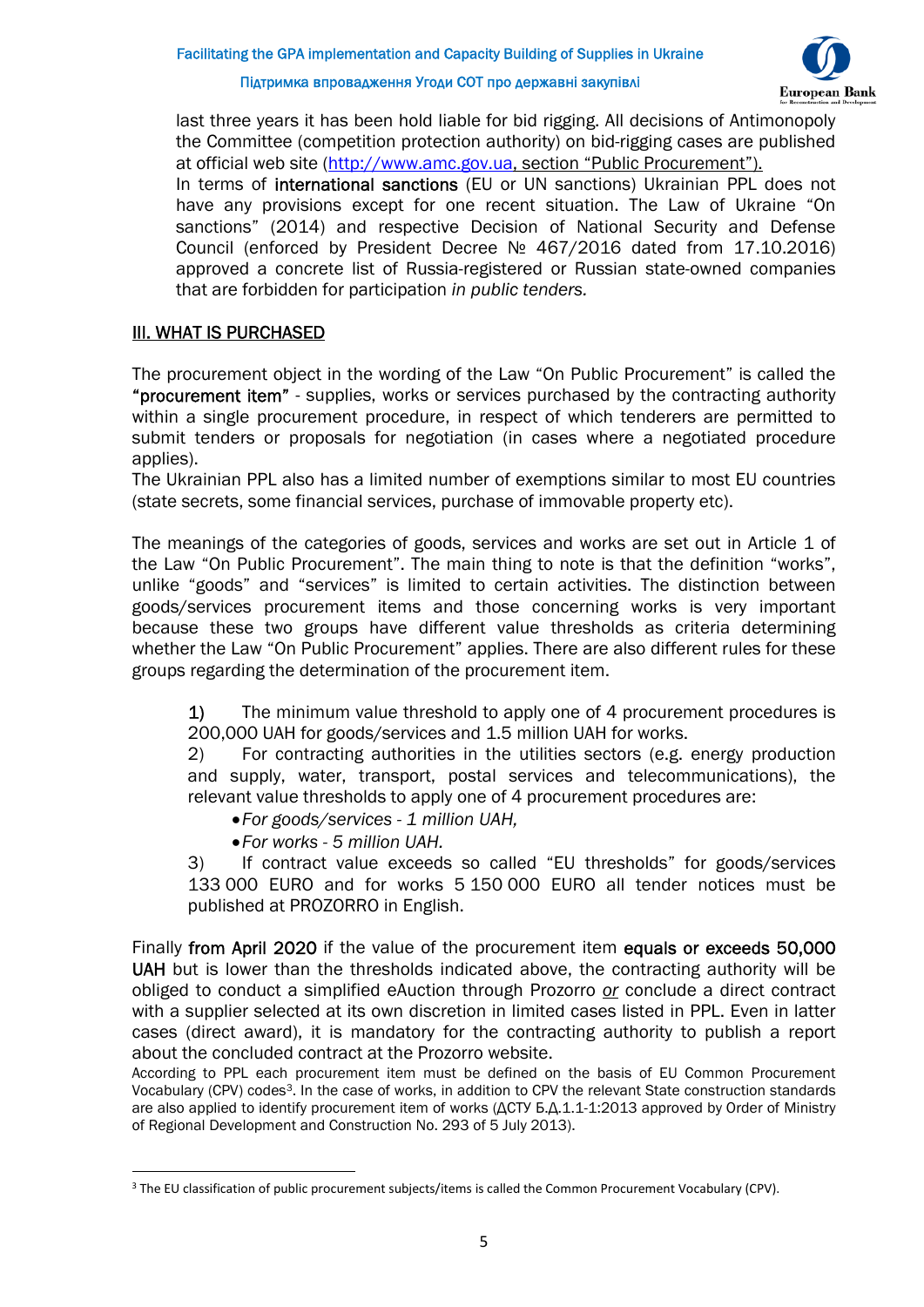Facilitating the GPA implementation and Capacity Building of Supplies in Ukraine

Підтримка впровадження Угоди СОТ про державні закупівлі



*NB: The web-portal prozorro.gov.ua has a search service based on key words, CPVcodes, dates of publication, names of contracting authorities, regions and types of procedure.* 

# ІV. PROCUREMENT PROCEDURES

For procurements above the indicated (in points A and B above) value thresholds, the Law "On Public Procurement" requires the use of specific procurement procedures: 3 of which are competitive (open tender, restricted and competitive dialogue) and one of which is non-competitive (negotiated procedure).

#### *The most popular and main procedure is open tender that is confirmed statistically*.

In an open procedure, any economic operator/tenderer that has examined the procurement notice and tender documentation may submit a tender. The open tender procedure can be used for any procurement items.

The Table below summarizes the rules which apply to all procedures except for simplified eAuction for low-value contract below procedural thresholds that seems hardly interesting for foreign businesses (but still fully available for their participation).

|                                          | <b>UNDER EU</b><br><b>THRESHOLD</b><br>(Open tender or<br>Competitive<br>Dialogue)                                                                                                                                                                                                                                                                                                           | <b>EU OPEN TENDER</b><br>or COMPETITIVE<br><b>DIALOGUE</b>                                                                                                                                                                                                                                                                                                                                                | <b>EU RESTRICTED</b><br><b>TENDER</b><br>(will be available from<br>October 2020)                                                                                                                                                     | <b>NEGOTIATED</b><br><b>PROCEDURE</b>                                                                    |
|------------------------------------------|----------------------------------------------------------------------------------------------------------------------------------------------------------------------------------------------------------------------------------------------------------------------------------------------------------------------------------------------------------------------------------------------|-----------------------------------------------------------------------------------------------------------------------------------------------------------------------------------------------------------------------------------------------------------------------------------------------------------------------------------------------------------------------------------------------------------|---------------------------------------------------------------------------------------------------------------------------------------------------------------------------------------------------------------------------------------|----------------------------------------------------------------------------------------------------------|
| Way of<br>publication                    | Notice in Ukrainian<br>only at PROZORRO<br>(www.prozorro.gov.ua)<br>and at own web-page<br>of procuring entity.                                                                                                                                                                                                                                                                              | Notice<br>in<br>Ukrainian and<br>in<br>English<br>at<br><b>PROZORRO</b><br>(www.prozorro.gov.ua)<br>and in Ukrainian<br>at own web-page<br>of<br>procuring<br>entity.                                                                                                                                                                                                                                     | Notice in Ukrainian<br>and in English at<br><b>PROZORRO</b><br>(www.prozorro.gov.ua)<br>and in Ukrainian at<br>own web-page<br>of<br>procuring entity.                                                                                | Only<br>contract<br>award<br>notice<br>in<br>Ukrainian<br>at<br><b>PROZORRO</b><br>(www.prozorro.gov.ua) |
| Deadlines for<br>submission of<br>tender | of<br>case<br>In<br>open<br>$tender -$<br>less<br>not<br>than<br>15<br>days<br>for<br>submission of bids<br>from publication of<br>tender notice;<br>of<br>In.<br>case<br>competitive dialogue<br>- not less than 30<br>days<br>(from<br>publication of tender<br>notice)<br>for<br>submission of initial<br>bids and $+$ not less<br>15<br>days for<br>than<br>submission of final<br>bids. | In case of open<br>$t$ ender – not less<br>than 30 days for<br>submission<br>of<br>bids<br>from<br>publication<br>of<br>tender notice;<br>of<br>case<br>In.<br>competitive<br>dialogue<br>$\overline{\phantom{a}}$<br>not<br>less than 30 days<br>(from publication<br>of tender notice)<br>for submission of<br>initial bids and +<br>not less than 15<br>for<br>days<br>submission<br>of<br>final bids. | Not less than 30<br>days<br>(from<br>publication<br>οf<br>tender notice)<br>for<br>submission<br>of<br>request<br>to<br>participate<br>in<br>qualification<br>selection and + not<br>less 25 days for<br>submission of final<br>bids. | N/A                                                                                                      |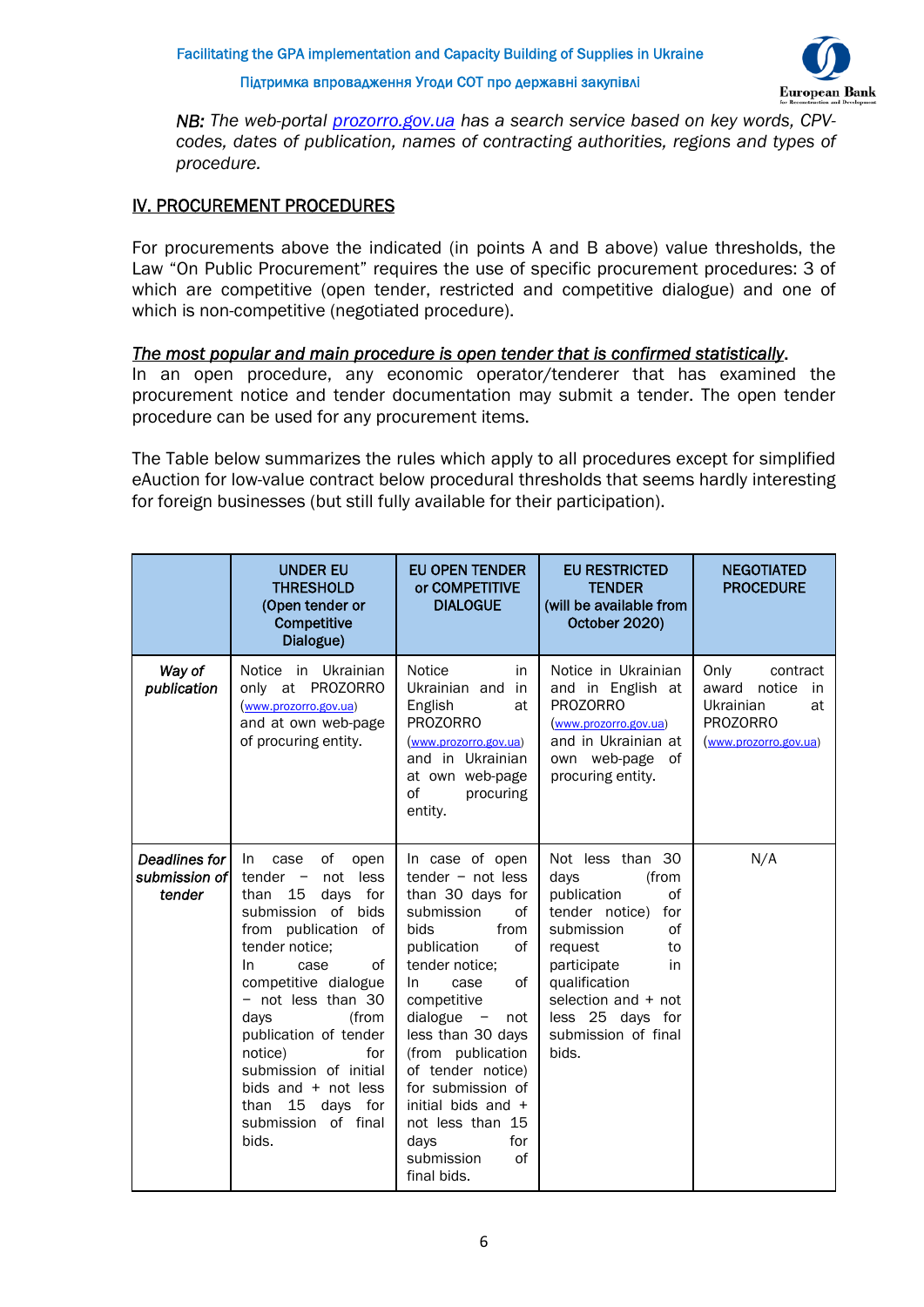

|                                                    |                                                                                                                                                                                                                  |                                                                                                                                                                                                                                |                                                                                                                                                                                                            | for Reconstructio |
|----------------------------------------------------|------------------------------------------------------------------------------------------------------------------------------------------------------------------------------------------------------------------|--------------------------------------------------------------------------------------------------------------------------------------------------------------------------------------------------------------------------------|------------------------------------------------------------------------------------------------------------------------------------------------------------------------------------------------------------|-------------------|
| <b>Amendments</b><br>to Tender<br><b>Documents</b> | If happened $-$ Time<br>for<br>limit<br>bid<br>submission must be<br>extended for not less<br>than 7 days.                                                                                                       | happened<br>lf<br>Time limit for bid<br>submission must<br>extended for<br>be<br>not less than 7<br>days                                                                                                                       | If happened $-$ Time<br>for<br>limit<br>bid<br>submission must be<br>extended for not<br>less than 7 days                                                                                                  | N/A               |
| Answers to<br>requests of<br><b>Bidders</b>        | contracting<br>A<br>authority is obliged to<br>requests<br>answer<br>(publicised<br>as<br>anonymous) through<br>e-system.<br>All<br>the<br>answers<br>are<br>published<br>and<br>available for public<br>access. | contracting<br>A<br>authority<br>is.<br>obliged to answer<br>requests<br>(publicised<br>as<br>anonymous)<br>through<br>the<br>e-<br>system.<br>All<br>answers<br>are<br>published<br>and<br>available<br>for<br>public access. | contracting<br>A<br>authority is obliged<br>to answer requests<br>(publicised<br>as<br>anonymous)<br>through<br>the<br>$e-$<br>system. All answers<br>are published and<br>available for public<br>access. | N/A               |
| Evaluation<br>Criteria                             | Lowest price only or<br>price<br>Lowest<br>and<br>criteria<br>other<br>(restriction for weight<br>of price is minimum<br>70%<br>except<br>for<br>competitive dialogue)                                           | Lowest price only<br>or Lowest price<br>and other criteria<br>(restriction<br>for<br>weight of price is<br>minimum<br>70%<br>for<br>except<br>competitive<br>dialogue)                                                         | Lowest price only or<br>Lowest price and<br>other<br>criteria<br>(restriction<br>for<br>weight of price is<br>minimum 70%)                                                                                 | N/A               |
| Possibility of<br>negotiations                     | NO for open tender<br>and YES for 1st stage<br>of<br>competitive<br>dialogue                                                                                                                                     | NO<br>for<br>open<br>tender and YES<br>for 1 <sup>st</sup> stage of<br>competitive<br>dialogue                                                                                                                                 | No                                                                                                                                                                                                         | Yes               |
| <b>Digital</b><br>signature for<br>e-submission    | Required                                                                                                                                                                                                         | Required                                                                                                                                                                                                                       | Required                                                                                                                                                                                                   | N/A               |

#### *Competitive dialogue*

This procedure is used in case of works or services when a contracting authority cannot define the precise technical and/or qualitative characteristics of the procurement item and thus negotiations are needed.

A Competitive dialogue is a 2-stage procedure envisaging negotiations at first stage. The goal of the negotiations is the preparation of optimal technical, qualitative and other characteristics of the procurement item.

This procedure is most useful where the procurement item is of a complex and specialised nature – e.g. designing of project for construction works which may envisage different options and use of various well-elaborated technical solutions.

#### *Negotiated procedure - only by exception*

The negotiated procedure is the least competitive procedure and allows for the direct award of a contract without a tender when a contract is concluded after negotiations with one or several economic operators. This procedure can be applied only in the limited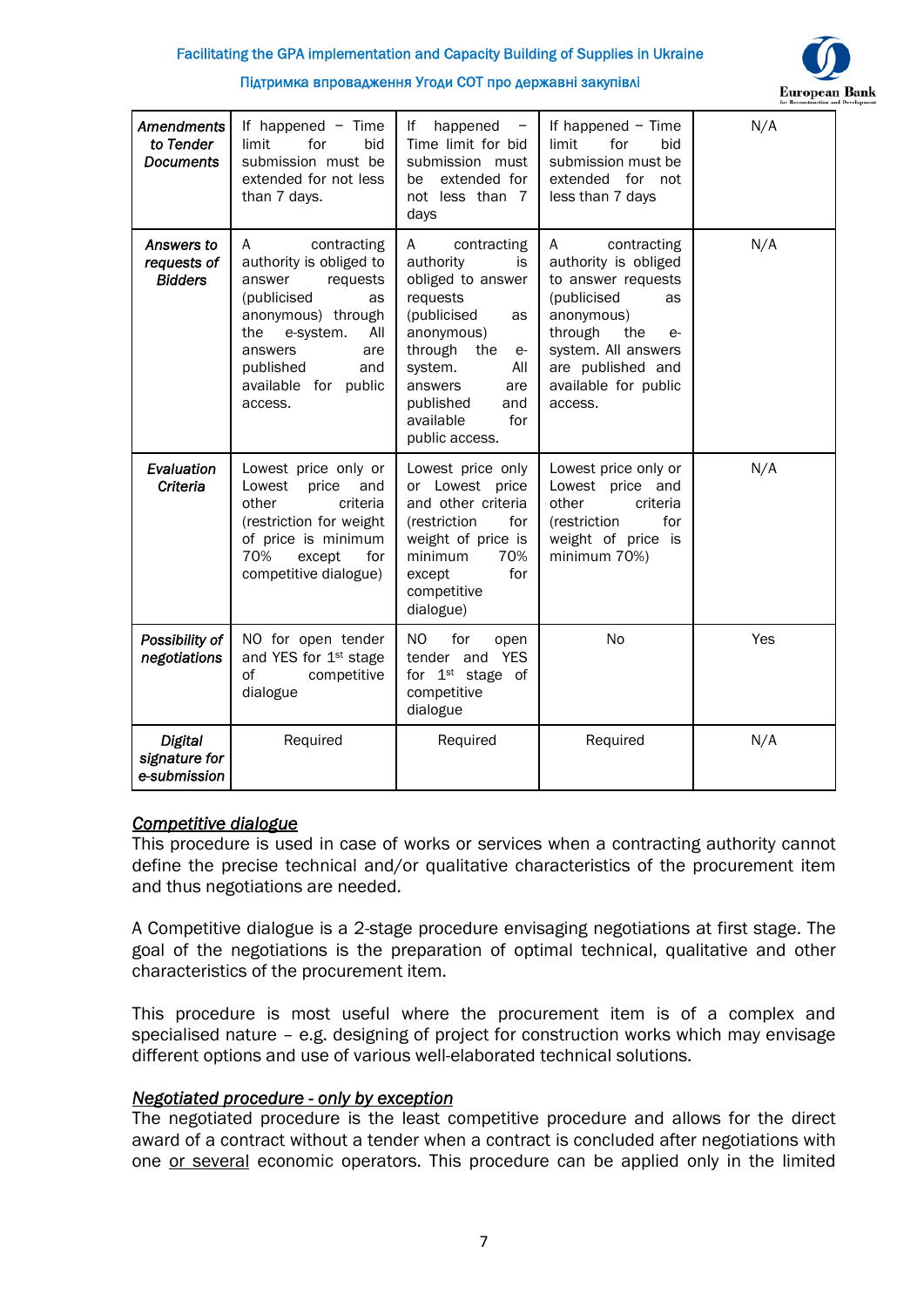

exceptional cases precisely listed in the Article 35 of the Law "On Public Procurement", namely:

1) Where there is absence for competition including technical reasons in the relevant market, procurement of works of art, procurement related to the protection of intellectual property rights, the completion of a procurement contract with the winner of an architectural or artistic contest;

2) In cases of urgent need for the procurement due to special economic or social circumstances that make it impossible for the contracting authority to comply with the timeframes for the competitive procurement procedures, i.e. in cases related to the urgent elimination of consequences of emergencies, as well as provision of humanitarian aid by Ukraine to other countries according to the established procedure. The negotiated procedure in such cases shall apply based on the relevant decision of the contracting authority in respect of each particular procedure;

3) If the contracting authority has cancelled the open tender procedure twice due to an insufficient number of tenderers, but the procurement item, its technical and qualitative characteristics and the requirements to the tenderers shall not differ from the requirements established by the contracting authority in the tender documents;

4) Where there is a need for additional procurement from the same supplier in order to ensure unification, standardisation or compatibility with existing supplies, technologies, work or services and if the replacement of the previous supplier (works contractor or service provider) would result in incompatibility or cause technical problems associated with operation and maintenance;

5) When there is a need to perform additional construction works not included into the original project, but which turned out to be necessary for the completion of the project due to *force majeure* circumstances, provided that the contract is awarded to the previous contractor for the works, if the additional works are technically or economically related to the original contract and the total value of additional works does not exceed 50 per cent of the original contract value;

6) For the procurement of legal services related to the protection of the rights and interests of Ukraine, including the legal protection of national security and defence interests, legal services for a dispute settlement procedure, for representation in proceedings in foreign jurisdictions that involve a foreign entity and Ukraine based on a relevant decision of the Cabinet of Ministers of Ukraine or decisions of the National Security and Defence Council of Ukraine enforced pursuant to the law;

7) Purchase of goods at eAuctions sold in case of liquidation/bankruptcy of economic operator.

*NB: The negotiated procedure is a favourite target of State control bodies and of public and media monitoring.* 

# *Restricted Tender*

The restricted tender will be introduced by new PPL 2020 in October 2020.

It may be applied only for contracts above EU thresholds and when there is necessity for qualitative qualification selection of tenderers. The procedure is conducted in two stages where qualification selection is the mandatory first stage. Minimum number of participants for the first stage (qualification selection) is 4 and if there are less than 4 participants – such procedure is cancelled automatically by the eProcurement system. The qualification selection requires to apply all qualification criteria of art.16 (in other procedures procuring entities are free to select one or few criteria) and to evaluate submitted indicators of tenderers within all criteria with use of evaluation method including minimum indicators for each criteria and weight of each criteria. All this information is published in advance.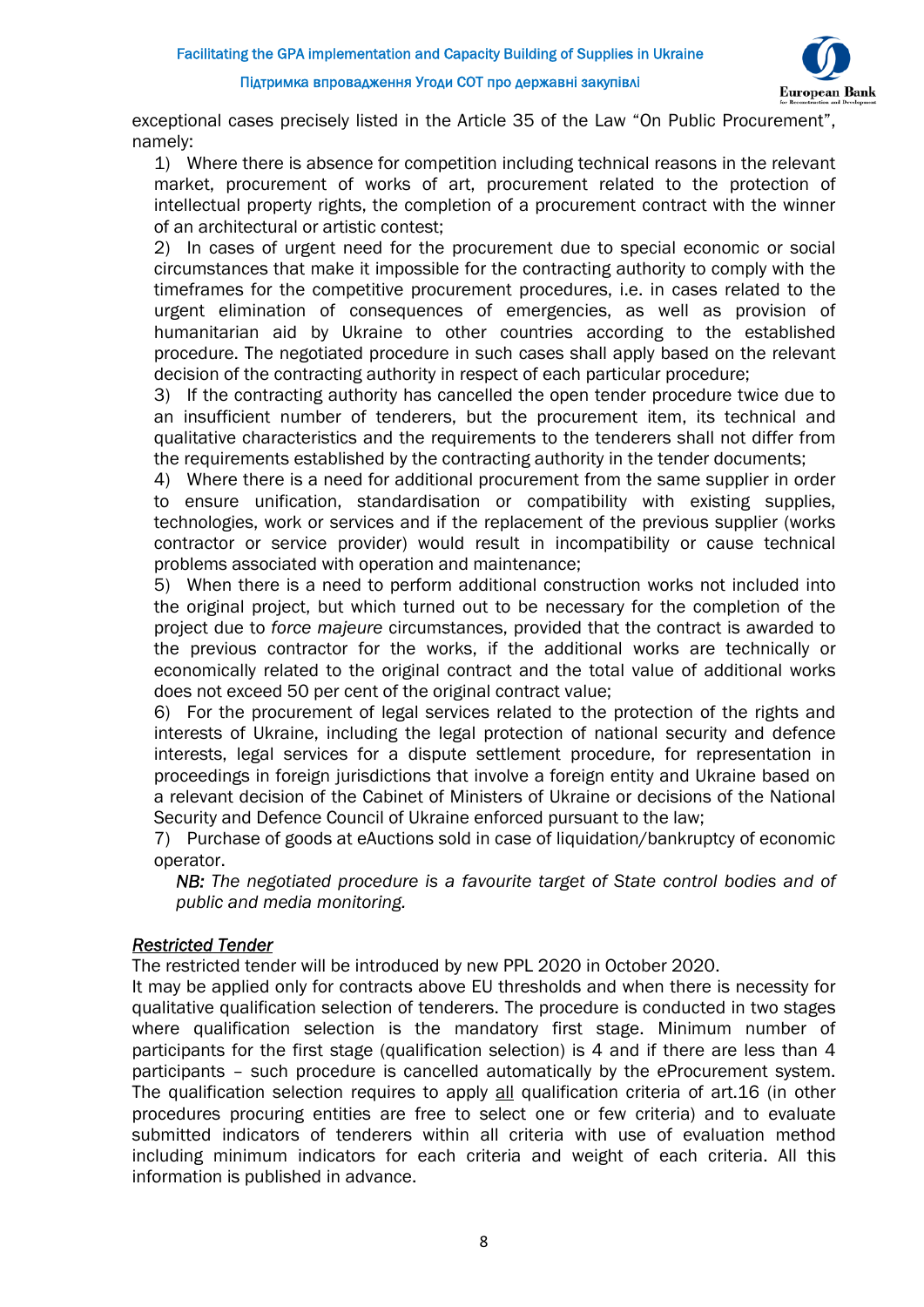

The procedure commences from publication of tender notice and tender documentation that can be duplicated by invitations (with content similar to tender notice) sent by procuring entity through eProcurement system to selected (by procuring entity) concrete economic operators. Naturally sending of invitation through eProcurement system envisages that respective economic operators are registered in the system.

The procuring entity must indicate in the tender notice (and in the invitation if sent by the procuring entity) a concrete quantity of tenderers to be invited for participation in second stage of the procedure but not less than 4. The minimum 3 participants must be invited for second stage and if there were at least 4 participants at first stage (qualification selection) and 3 were not rejected/excluded as result of qualification selection – in other case procedure is cancelled by the system.

The second stage is evaluation of complaint bids of only invited tenderers based on eAuction similar to open tender.

# V.TENDER DOCUMENTATION.

Tender documentation refers to the documents specifying the terms and conditions of a public procurement as *developed and approved by the contracting authority.* These are published for free access on the procurement web portal PROZORRO and authorized eplatforms. Tender documentation is the main source of information for potential tenderers.

The general structure of tender documentation includes instructions for the preparation of bids, a description of technical specification/requirements for the procurement item, qualification requirements for tenderers, the evaluation criteria and the draft contract.

*NB: Questions of tenderers regarding content of tender documentation are published as anonymous and only as text (additional files cannot be uploaded). Contracting authorities must answer all questions in the system and can upload files if needed (i.e. additional technical information, photos etc.).*

#### *Qualification criteria and grounds for exclusion (eligibility requirements)*

Tender documentation must include one or several qualification criteria as determined by Article 16 of the Law "On Public Procurement", together with the grounds for refusal in respect of tender participation (exclusion grounds) as set out in Article 17 of the Law.

If a tenderer is not complaint with the qualification criteria or the exclusion grounds apply, its bid is required to be rejected. It is worth underlining that contracting authorities *MUST* set qualification criteria but *MAY* select one, two, three or even all four of such criteria: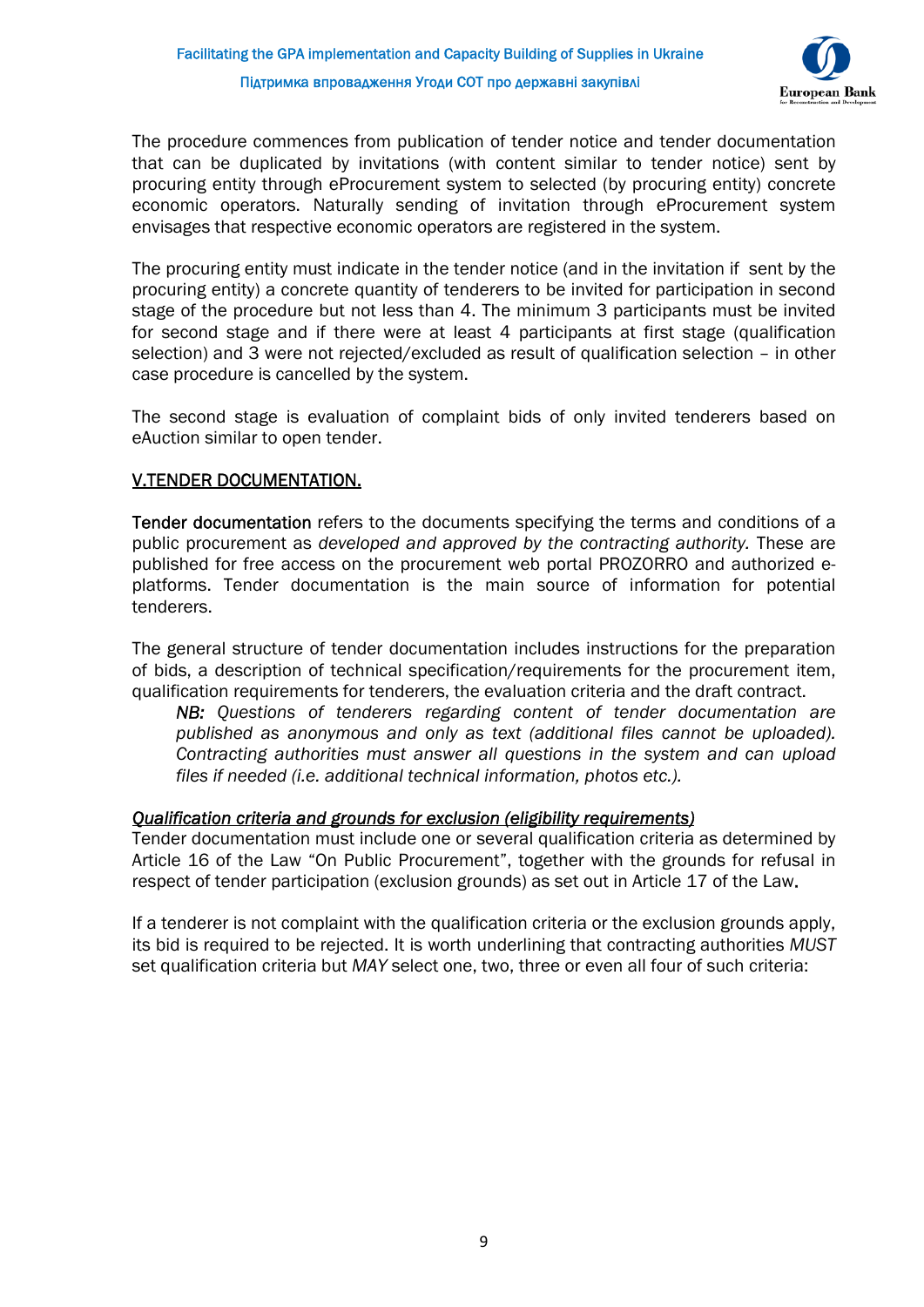

### *List of possible qualification criteria*

Availability of equipment, resources and technology at the tenderer's disposal. On this, t*he Law does not require tenderers to have their OWN equipment. Thus, rented or leased or borrowed equipment may be used by the tenderer.*

## Availability of staff with the relevant qualifications and necessary knowledge and experience at the tenderer's disposal.

#### Demonstrated experience in the performance of a similar contract.

 On this, t*he correct meaning of "similar contracts" depends on the procurement item. Similarity cannot be associated with similar clients, places of delivery etc. It is also important that similar contracts must be presented as performed - not simply contracted.* 

#### New criteria "financial capacity" (will be applied from April 2020)

It covers both financial and economic standing as demonstrated by a official financial reporting indicators such as statement of turnover, profitability, liquidity or other financial indicators that are reflected in official financial reports. It is also set that a procuring entity shall not require a level of yearly turnover (if such parameter is demanded within this criteria) which is larger than the estimated value of the contract.

Exclusion grounds are listed in Article 17 of the Law "On Public Procurement". There are 11 such grounds (including criminal records, bankruptcy) and 2 more will be applied from April 2020 (debts on tax and social security contributions as well as legal liability for offence related to child labor or other forms of trafficking in human beings).

In order to simplify business access to public tenders, the Law allows for the "postqualification" of tenderers; meaning that tenderers submitting bids need only declare their compliance with the exclusion grounds of Article 17 and documentary confirmation of these declarations must only be provided by the winner of the tender.

#### Technical specifications

Technical specifications (i.e. the description of necessary technical, qualitative and functional parameters of the procurement item) are perhaps the most important element of tender documentation. Technical specifications must meet two main conditions – they need to be set out in detail what is required and they must be non-discriminatory.

The second aspect is clarified by the Law "On Public Procurement" which forbids the inclusion in tender documentation of references to a specific trademark or firm, patent, construction or a type of the procurement item, its origin or a particular manufacturer. If such a reference is *objectively* necessary, it must be reasoned and the wording "or equivalent" must be added in the specifications.

It is worth underlining that the Law "On Public Procurement" does not specify in detail what may constitute a discriminatory condition. This depends strongly on the procurement item and the specific market. Accordingly, a contracting authority must pay additional attention in setting requirements and take into account the market situation and legal regulation associated with certain procurements (for example, licensing or technical regulation).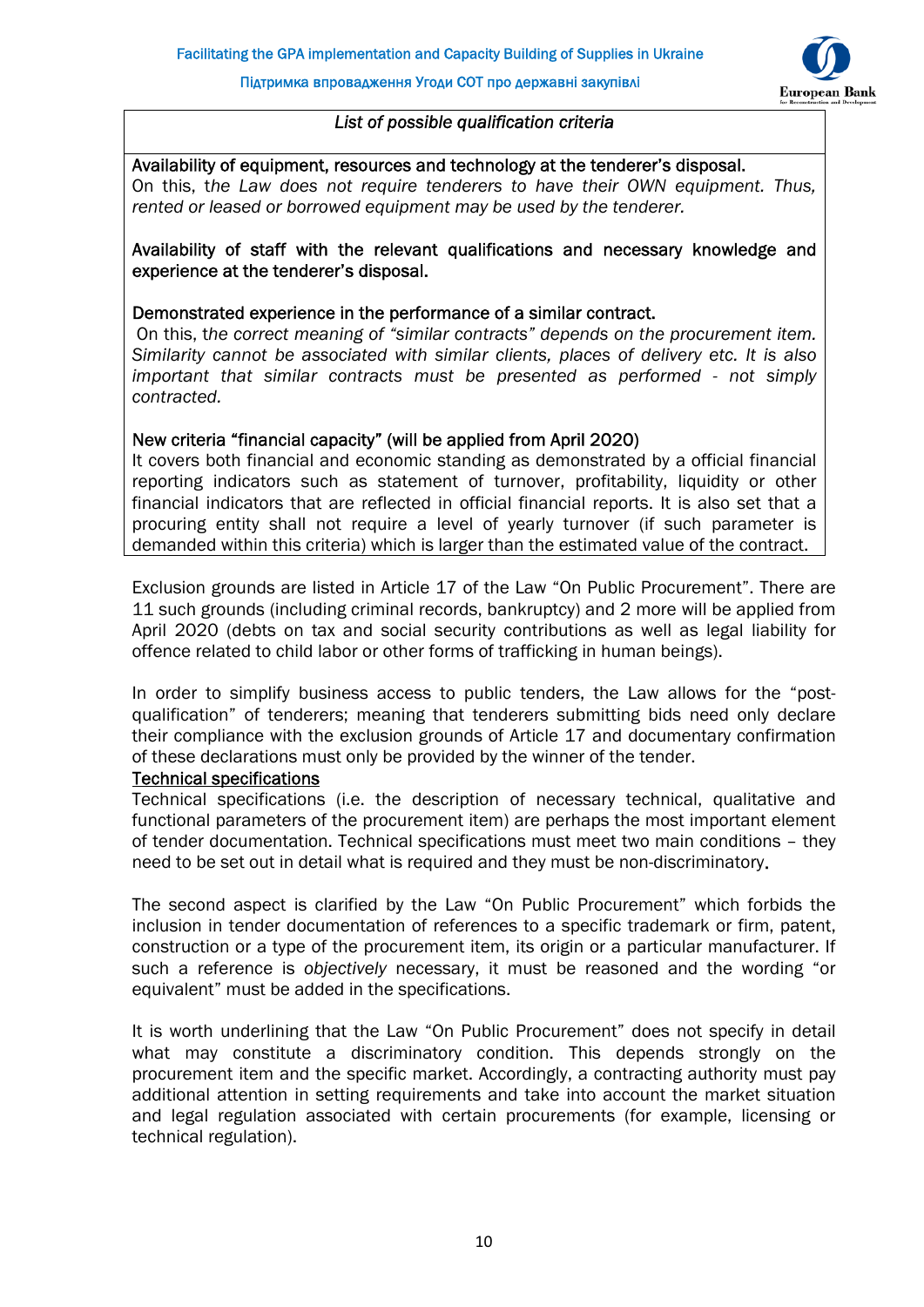

While the existence of discrimination depends on the specific case, there are general situations where discrimination is obvious and recognized as such by Ukrainian review body. These include:

> *Discriminatory qualification criteria – e.g.* requirements to have own equipment, unjustified quantity and volume of similar contracts;

> *Setting unjustified requirements to submit unnecessary additional documents – e.g.* confirmation of the status of the tenderer as a manufacturer, submission of copies of previous contracts only with State authorities;

> *Discriminatory conditions on the technical specification of the procurement item -* technical parameters related to the certain manufacturer, references to technical standards not related to the procurement item.

#### *Tender and contract security*

According to Article 24 of the Law "On Public Procurement", a contracting authority has the *right* to demand from tenderers a tender security that may only be provided in the form of a guarantee. The aim here is to reduce the risks of "non-serious" tenderers.

The size of the tender security cannot be higher than 0.5% of the estimated procurement value in case of works and not higher than 3% of the estimated procurement value in the case of goods/services tenders.

Tender securities may be given in the following forms:

- A bank guarantee:
- An insurance guarantee;
- A guarantee from a non-bank financial institution.

The most frequently used form is the bank guarantee.

The tender security must be returned to tenderers within 5 banking days of the contract award.

The tender security will not be returned in the following situations:

- in the event of withdrawal of the tender by the tenderer upon the expiry of the term for submitting tenders but before the expiry of the period during which tenders are deemed valid;
- where the successful tenderer fails to sign the procurement contract;
- if the successful tenderer fails to provide documents confirming the inapplicability of exclusion grounds under Article 17 of the Law within the certain time (10 days from day of award);
- where the successful tenderer fails to provide the procurement contract performance security after the receipt of the notice of intent to award the contract, if provision for such security is provided for by the tender documents.

Similar to the tender security, a contracting authority has the *right* to require a contract security from tenderers, not later than the day of contract conclusion - if such a requirement was previously set in the tender documentation. Unlike the tender security (that can be provided only as a guarantee), a contract security may be provided in any form determined by the contracting authority and without limitations.

The contracting authority must return the procurement contract performance security after the successful tenderer completes the performance of the contract or where the results of the procurement procedure or the procurement contract have been recognized as invalid by a court and in accordance with the terms and conditions laid down in the contract, within five banking days of the day when the said circumstances occur.

The size of the contract security cannot be higher than 5% of the contract value.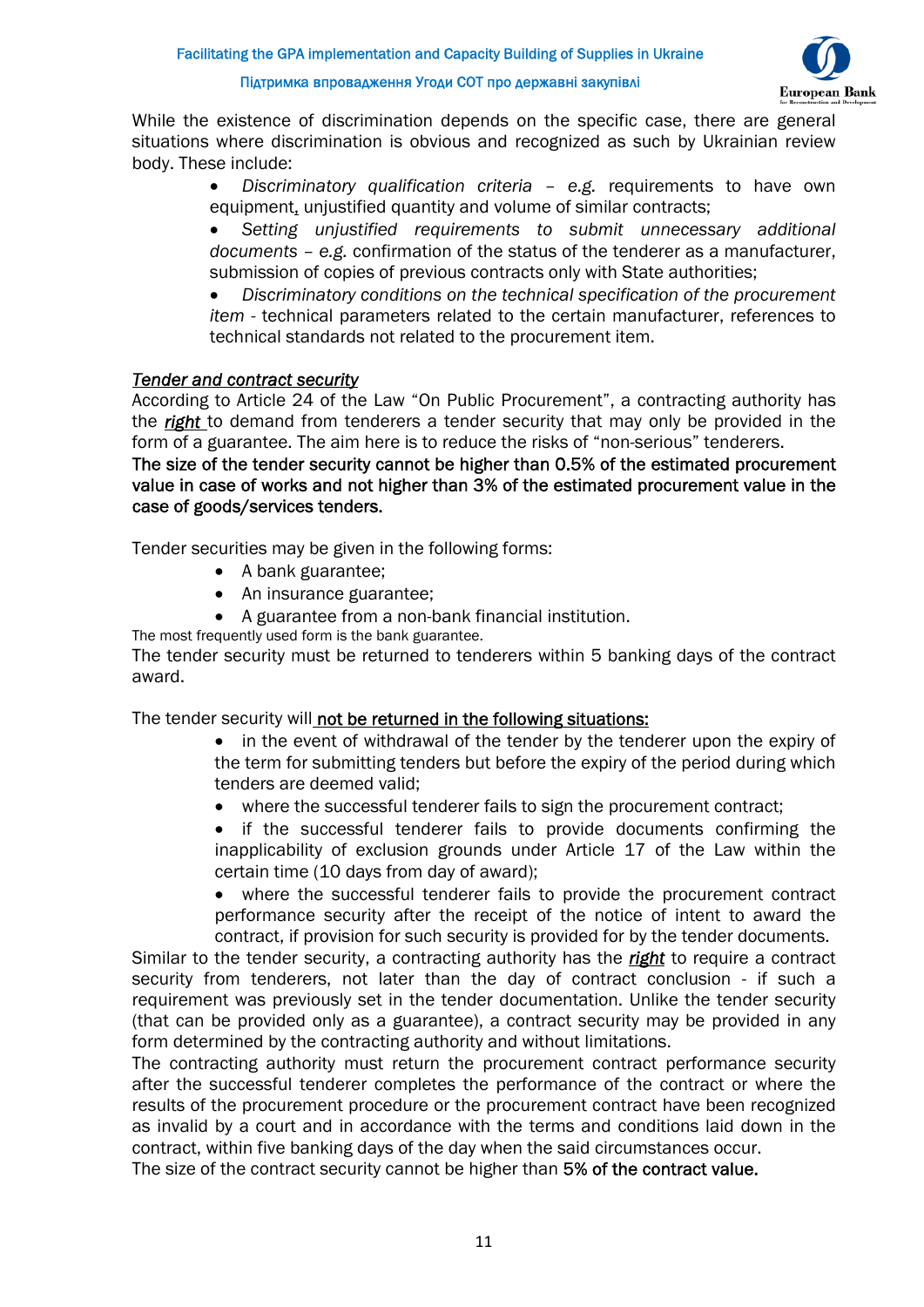

# VI. SUBMISSION OF BIDS

From 1 August 2016, all procurement procedures of all contracting authorities of Ukraine must be done through the electronic procurement system Prozorro (www.prozorro.gov.ua ). In order to buy or to bid via the system, it is necessary to be registered there. There are NO any LIMITATIONS FOR FOREIGN companies to be registered in PROZORRO!

*NB! Registration. There is no registration facility at www.prozorro.gov.ua as this is essentially a publication portal. But there is link via the button "To participate" ("Взяти участь» in Ukrainian − the button in upper left corner of the start page of www.prozorro.gov.ua) where a new business user can select the status of "Tenderer" and go to a page with a list and links to the accredited e-platforms – user registration must be done on any of the listed e-platforms freely selected by the new user. After successful registration an economic operator will use this platform for submitting tenders while tender opportunities, documentation and other information is available at state official web-portal www.prozorro.gov.ua and at all certified platforms. So registration of economic operators is only needed for submission of bids but not for searching of opportunities etc.* 

The registration in the e-system shall be made in one of the identification/authorization modes through:

1) the use of digital identification means in accordance with the Law of Ukraine "On Electronic Trust Services";

2) the use of identification services provided by banking institutions according to the legislation;

3) the identification through receiving of bank's payment by authorized electronic trading platform from the user. The operator of an authorized electronic trading platform provides an account for payment to the user. After the verification, the operator of an authorized electronic trading platform can either return the payment to the user or credit it as a payment for registration under the agreement between the user and the operator of an authorized electronic trading platform (the average level of confidence);

4) the identification through mobile communication operator under the legislation;

5) the identification through signing of the agreement between the user and the operator of an authorized electronic trading platform.

So all tender opportunities of public sector of Ukraine are mandatory published at official portal *www.prozorro.gov.ua* where these opportunities (as well as all other procurement information incl. tender documentation, submitted bids (BUT only after completion of eAuction), award information, contracts etc) are freely accessible to anyone visiting the portal even without registration.

*NB! 24-hours rule. From April 2020 it will be possible for tenderer to correct formal mistakes/non-compliances in submitted tender but limited to only 2 cases:* 

 to update, correct or upload missed information on compliance to qualification criteria under article 16;

 to update, correct or upload information (if missing) concerning right/authority of relevant manager/representative of bidder to sign procurement contracts.

*Such correction can be done during 24 hours from date of respective request published by procuring entity in the eProcurement system. This limitation of 24 hours means that correction will take place only if respective documents and information are already available or exist at disposal of tenderer thus tender can be immediately corrected in regard to existing information missed due to insignificant technical mistake*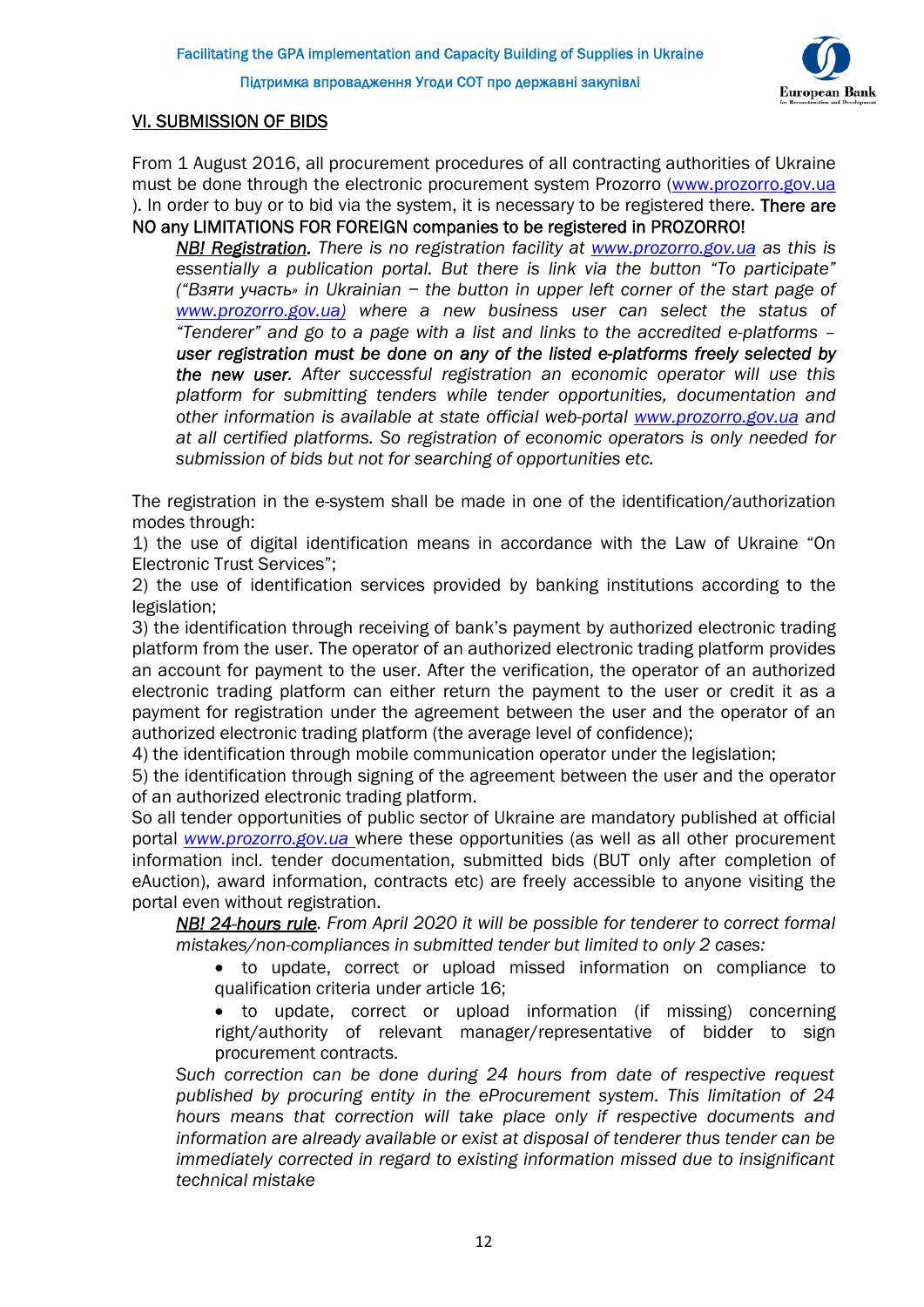

It is also possible to find all payments/transactions (if contract is financed through State Treasury system from state or local budgets) between procuring entities and contractors by using the free service known as "007" (http://www.007.org.ua/). This service became available due to the integration of PROZORRO with the so called E‐data system on public spendings (www.spending.gov.ua)<sup>4</sup> that publishes in on-line the financial operations of State and local budgets in the State Treasury.

Despite of such easy and free access to all public tenders information, participation in public tenders in Ukraine requires a fee - but only for the submission of a bid in a specific tender and not for registration or not for just searching or reading accessible information. *The fee level depends on the value of the contract as follows:* 

| <b>Current tender participation Fees</b> |                |  |  |  |
|------------------------------------------|----------------|--|--|--|
| Value of procurement                     | Fee            |  |  |  |
| < 20,000 UAH                             | 17 UAH         |  |  |  |
| 20,000 < 50,000 UAH                      | <b>119 UAH</b> |  |  |  |
| 50,000 < 200,000 UAH                     | <b>340 UAH</b> |  |  |  |
| 200,000 < 1,000,000 UAH                  | <b>510 UAH</b> |  |  |  |
| 1,000,000 UAH < 4,000,000 UAH            | 1,700 UAH      |  |  |  |
| > 4,000,000 UAH                          | 3,400 UAH      |  |  |  |

*If a tender is cancelled, the e-platform operator will return the fee for bid submission to the tenderer except for case when tenderer's bid was rejected by contracting authority.*

# VII. PROCESS OF EVALUATION

Ukrainian PPL envisages possibility to use following evaluation criteria:

1) lowest price only;

2) lowest price and other criteria (multi-criteria evaluation) where lowest price can not be less that 70 % of weight (*except for competitive dialogue procedure where there is no limitations for weight of price).*

*NB! Life-cycle costs. From April 2020 it will also be possible to use life-cycle cost evaluation criteria/approach reflecting the purchase price plus other costs that will be directly incurred by the contracting entity in the use, maintenance or disposal of the procurement item. Analogically to lowest price criterion the life-cycle costs can be used solely or in combination with other criteria and in latte case (combination with other criteria) life-cycle costs can not be less than 70% of weight (except for competitive dialogue).* 

An eAuction is only one possible way of evaluation of bids. It is held to allow bidders to reduce their prices. The identity of other bidders is kept confidential until the end of the eAuction. The auction takes place in three rounds and a minimum percentage price reduction may apply for each round, or bidders may keep their prices the same. Depending on the value of the contract (below or above EU thresholds), evaluation of bids to determine compliance with the tender documentation and qualification criteria takes place either before or after the eAuction. The results of the eAuction and the decision on award of contract are published on the ProZorro website.

<sup>&</sup>lt;sup>4</sup> Established by the specific Law "On Openness of Use of Public Finances"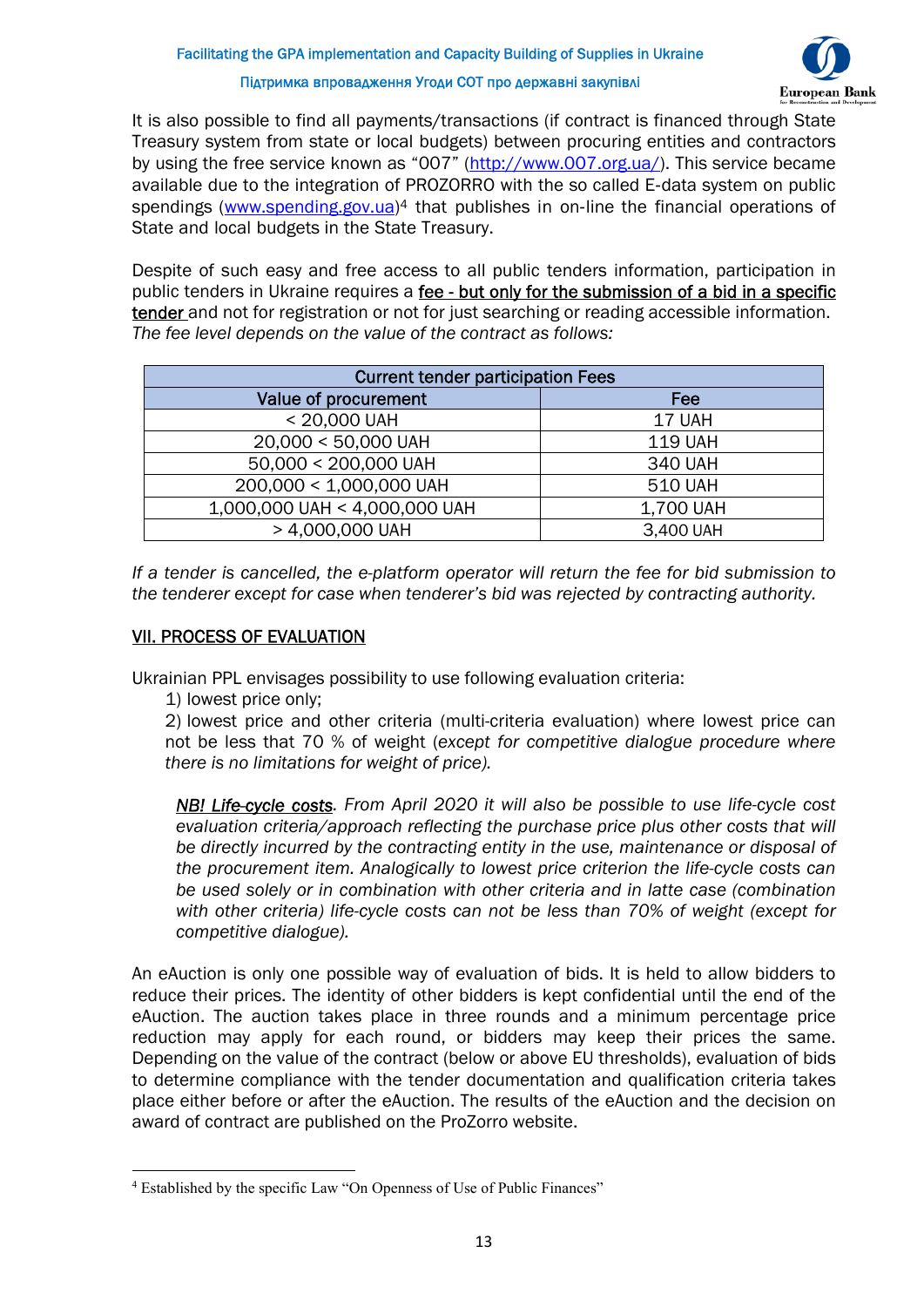# **European Bank**

#### Підтримка впровадження Угоди СОТ про державні закупівлі

*NB: If price alone is used as the award criterion, the eAuction is conducted through price reduction. If price is supplemented by other measurable evaluation criteria (terms of delivery, warranty period etc.), the so called 'adjusted price' will be used in the eAuction. This price is automatically calculated by the system on the basis of the weight of each criterion (set by contracting authority for each particular tender but in any case price cannot be lower than 70% except for competitive dialogue procedure where there is no limitations for weight of price).* 

The eAuction module is publicly available for anyone at this link auction.openprocurement.org, and this allows public observation of any eAuction in realtime mode.

Bidders participating in an eAuction receive the link to the eAuction from their selected platform (where they are registered). By using this link, it is possible to bid in the eAuction just having stable internet access (it is possible also to bid via smartphones). At the beginning of the eAuction, the system allows 5 minutes for each tenderer to see the number of tenderers and their initial prices, but without identifying the actual tenderers.

The eAuction is conducted in 3 rounds. The right of first price change is given to the tenderer with the highest initial price and it may reduce its price or stay with its initial price. Each tenderer then has 2 minutes for its own action (price reduction or no changes). After each round the system takes a 2 minute break to build a table showing the new reduced prices from the highest to lowest price - and then next round happens.

After the third round, the final results of the eAuction are published with a simultaneous disclosure of the names/titles of tenderers.

*NB! Abnormally low tender. From April 2020 new PPL will introduce new rule on "abnormally low tender" (ALT) − a tender with price (discounted price in case of multi-criteria) that is lower for more than 40 % of average price of all other tenders before eAuction or/and lower for more than 30 % for second best price. ALT will be determined automatically by the eProcurement system provided that at least 3 tenders are submitted. In case when best tender is abnormal low tender ALT) a procuring entity shall demand from respective tenderer to submit during 1 working day justification of ALT. The justification may relate to:* 

*1) savings in connection with the manufacturing (innovative) process, the services provided or with the construction method;* 

*2) any exceptionally favourable conditions available to the tenderer for the supply of the products or services or for the execution of the work, including special price sale offer (discount);* 

*3) receiving of State aid by the tenderer.* 

*If a requested tenderer does not submit any justification, its tender will be rejected. Procuring has also right (not obligation) to reject ALT if justification submitted by requested tenderer does not provide an appropriate justification for reasons of ALT.* 

# VIII. REVIEW MECHANISM (INSTITUTIONS AND PROCEDURE)

The Complaints Review Board within the Anti-Monopoly Committee of Ukraine, is responsible for handling public procurement complaints, which must be submitted electronically. Complaints are submitted via the e-platform where the complainant is registered and a fee is payable *(eqv. USD \$200 in case of tender (to be challenged) for procurement of goods/services and eqv. USD \$600 in case of tender for works).* The documentation supporting the complaint must be included in PDF format.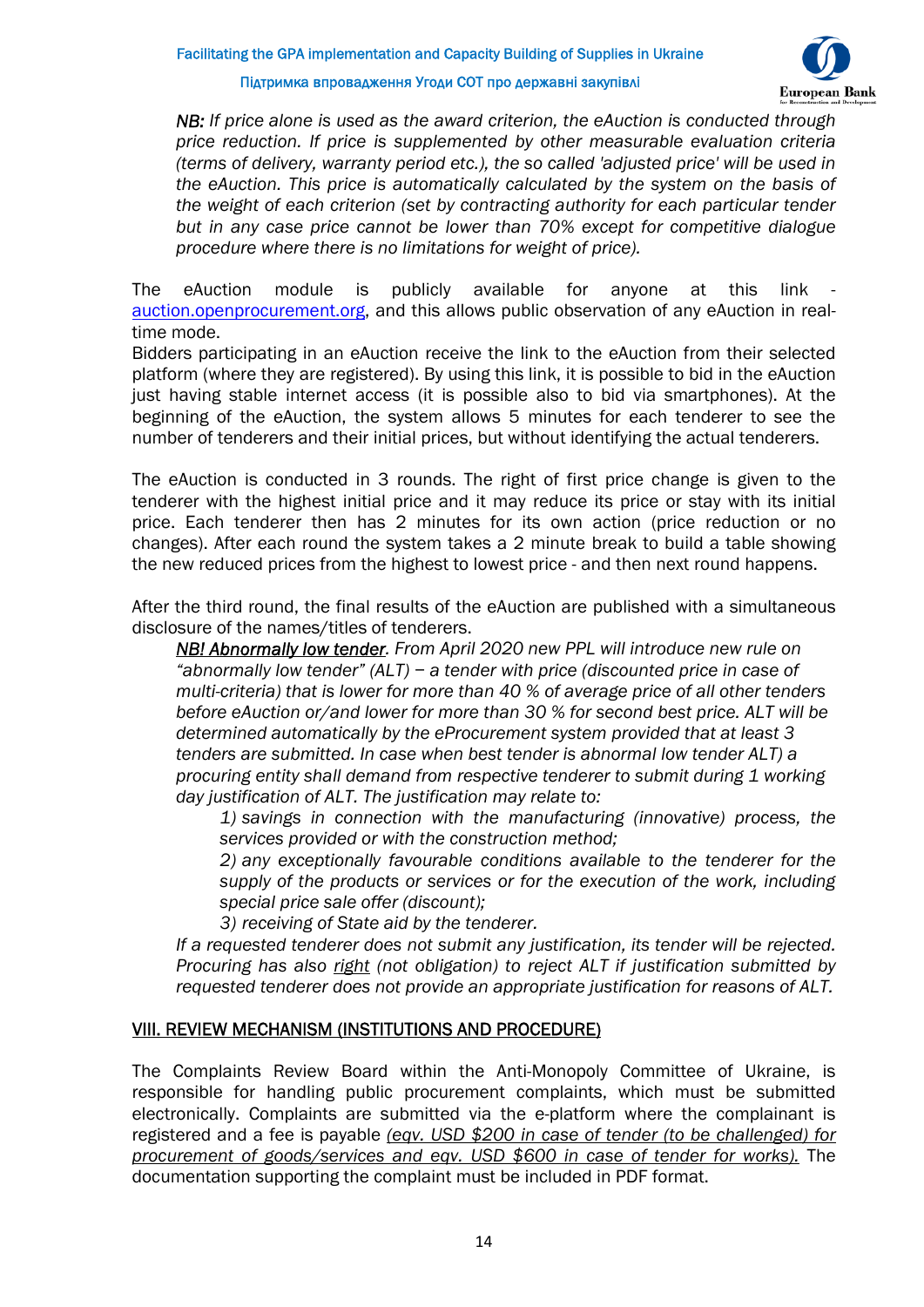

*NB! Review statistics. During 2018 AMCU as review body received 7786 complaints on procurement procedures (open tender, competitive dialogue and negotiated procedure), 5692 of which were accepted for review resulted in 1645 decisions on rejection to satisfy complaint, 3197 decisions on full or partial satisfaction of complaint and 707 decisions on termination of review.* 

The effect of a complaint being submitted is to suspend the procurement procedure, meaning that the contract cannot be awarded until the Complaints Review Board has made a decision. Decisions of the Complaints Review Board can be appealed via the court system (judicial review). In addition to this formal complaints process which applies to contracts above certain values, it is possible to raise issues through the new procurement monitoring portal: *DoZorro* (https://dozorro.org ) operated by civil society network and in particular by Transparency International Ukraine.

It is possible to complain about any decision, action or omission of public entities in connection with their procurements. Practice shows that typical themes for complaints are the following:

- qualification requirements that go beyond what the specific contract reasonably requires;
- award criteria that are unnecessarily complex or given excessive weight, for example in the case of standard deliveries;
- unreasonably sophisticated and exaggerated technical specifications;
- requirements to use a particular trade mark;
- unjustified rejection of bids;
- award of a contract to a non-compliant bidder.

In principle, the right to complain is open to anyone who can demonstrate an infringement of their rights or legitimate interests. This includes typically:

- Persons that considered submitting a bid, but did not do so, due to the content of the tender material.
- Bidders that were rejected as unqualified or who had their bids rejected as non-compliant.
- Bidders who were not awarded the contract.

Complaints must be submitted electronically and within certain time limits, depending on the subject of the complaint. To enable the complainant to prove the time of submission of the complaint, the electronic system automatically issues a registration card with an indication of the time and date of submission which is published on the Prozorro webportal.

The decisions of the Complaints Review Board of AMCU may only be appealed before the Kyiv District Administrative Court. *For this purpose,* the decision of the Complaints Review Board includes a summary of the complaint, the findings of the Complaints Review Board and its decision and the deadline for appealing against the decision to the Court. Such an appeal will need to fulfil the requirements according to normal court procedures.

# IX. SPECIFICS OF PUBLIC CONTRACTING IN UKRAINE

Ukrainian legislation (mainly PPL) establish the several specific features of a public procurement contracts in Ukraine which distinguish it from other ordinary contracts: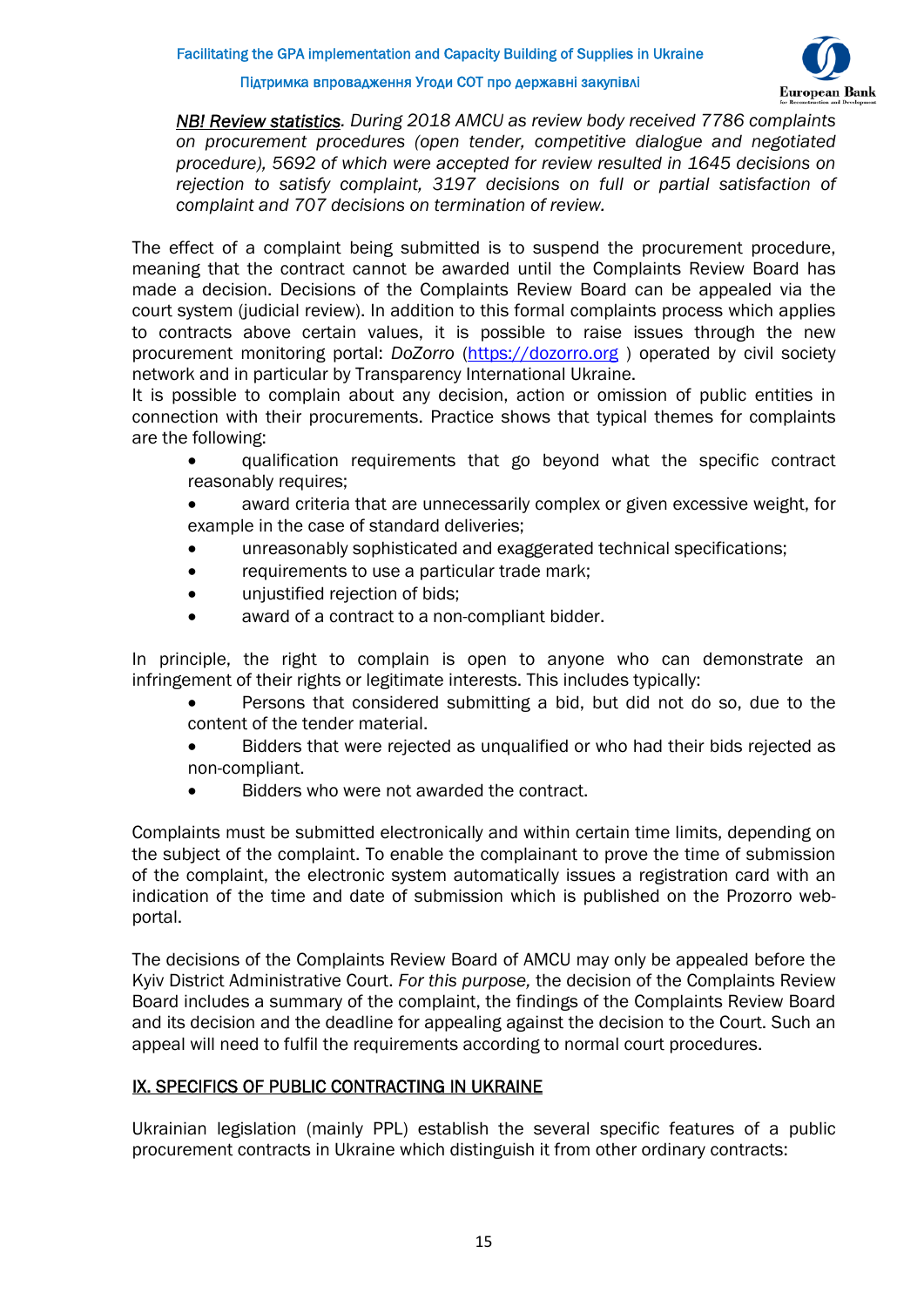

1) *There is a fixed period for entering into the contract* - the Law sets specific maximum periods for entering into procurement contracts depending on the procedure applied.

#### *Time periods for public contracts under the Law on Public Procurement*

Where an open tender procedure, restricted tender or competitive dialogue is used, a contract must be concluded not earlier than 10 calendar days following the date of publication of the notice of intent to award the procurement contract and not later than 20 days after the date of selecting the winner.

Where a negotiated procedure is used, a contract must be concluded not earlier than 10 calendar days following publication of the notice of intent to award the contract in accordance with the PPL and not later than 35 days.

#### 2) *A public contract is subject to an exhaustive list of 8 cases when contract amendments or changes are allowed* namely:

• the scope of the procurement has reduced, particularly in view of the actual expenditures of the contracting authority;

 the price for a unit of supplies changed by maximum 10 per cent in case of price fluctuations for such supplies in the market, and provided that such an adjustment does not increase the amount specified in the contract;

 improvement of the quality of the procurement item, provided that such improvement will not result in the increase in the amount specified in the contract;

duration of the contract was prolonged, i.e. the term for the fulfilment of obligations related to the conveyance of supplies, the performance of works and the provision of services in case of occurrence of documented objective circumstances that caused such prolongation, including the force-majeure, a delay in financing the contracting authority's expenditures, provided that such changes will not result in the increase in the amount specified in the contract;

• a lower price was agreed on (for the same quantity (scope) and quality of supplies, works and services);

 the price was changed due to the changed rates of taxes and duties, in proportion to such changed rates;

• the consumer price index established by state statistics bodies under the law changed, or in case of change of the foreign currency exchange rate or Platts quotes and indicators, the regulated prices (tariffs) and rates applicable to the procurement contract if the procurement contract provides for a procedure of price adjustment;

 the terms and conditions changed in connection with the application of provisions of paragraph 6 of this Article (possible extension of the contract in beginning of budget year maximum at 20 % of value).

3) *Specific liability rules apply to the parties to the contract* - as contracting authorities often are economic operators engaged in the public sector, when developing contractual provisions regulating the issue of liability, these should be governed by Article 231 of the Commercial Code of Ukraine and the Law of Ukraine "On Responsibility for Untimely Performance of Monetary Obligations". In particular, the minimum set of provisions on the contractor's liability must include the following: